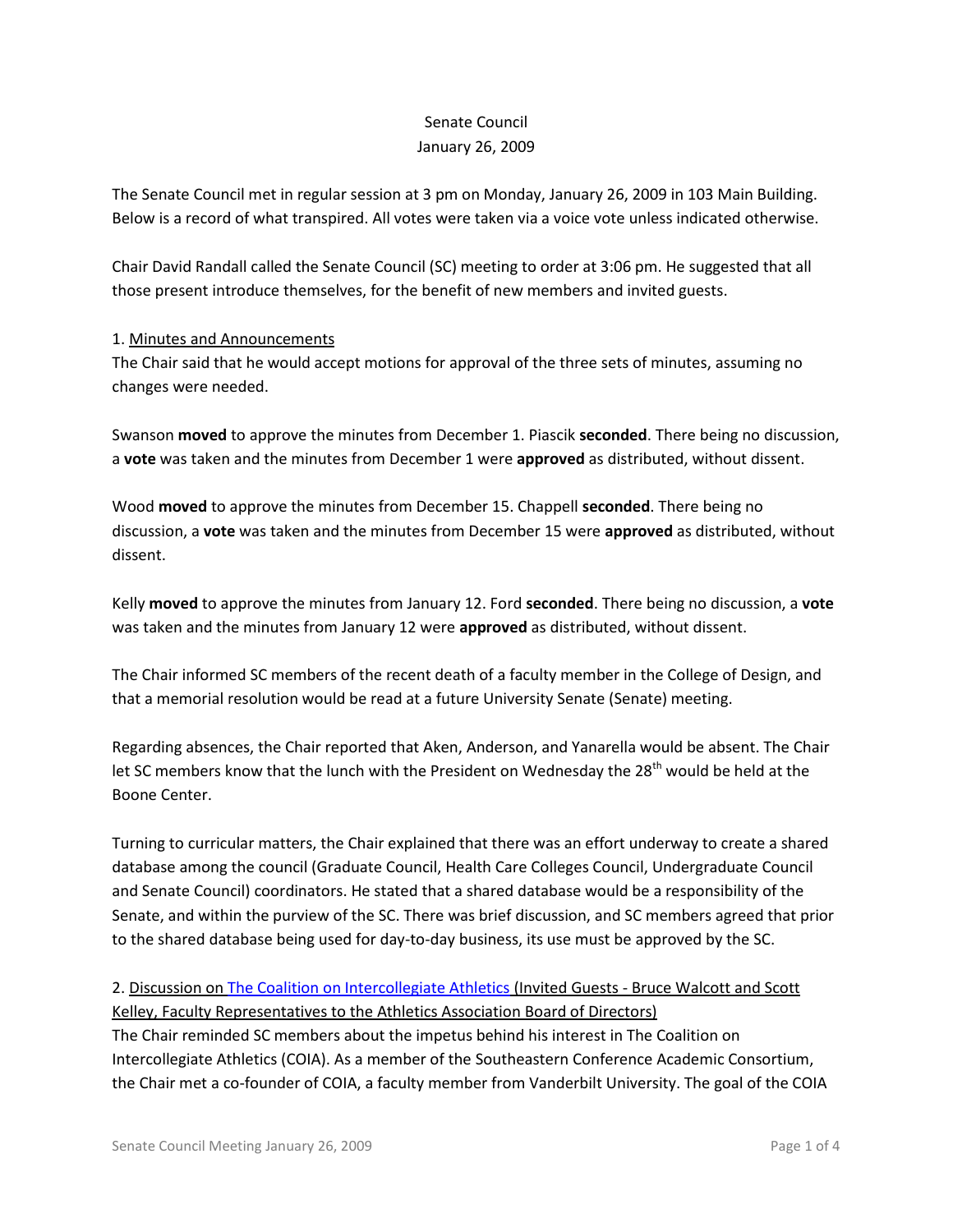is to try and help develop academic standards for collegiate athletics. During the course of their conversations, the Chair thought it might be a good idea for UK's Senate to join the COIA.

The Chair said that he had mentioned that only two SEC schools were not involved with COIA – Louisiana State University and University of Florida. The two schools had not joined because of a perception that either further reform was not needed at that institution, or the institution did not fully support the goals of COIA.

The Chair said he hoped the SC could engage in an open discussion as to whether or not the Senate should pursue membership with the COIA. He invited Guest Bruce Walcott and Guest Scott Kelley to share their thoughts and opinions as they saw fit.

SC members engaged in a lively discussion regarding COIA and possible issues with membership. After about 15 minutes, the Chair stated that he was hearing little, if any, support for further discussion on joining COIA. Due to a lack of support, he suggested that discussion cease and the SC could move to the next agenda item. He thanked Kelley and Walcott for attending.

## 3. [Senate's Advisory Committee on Privilege and Tenure Report on Combined Administrative](http://www.uky.edu/USC/New/files/Letter_to_Randallfinal%20SACPT%20Rpt%20Vers%20A-B_Complete.pdf)  **[Regulations](http://www.uky.edu/USC/New/files/Letter_to_Randallfinal%20SACPT%20Rpt%20Vers%20A-B_Complete.pdf)**

The Chair asked Swanson, chair of the Senate's Advisory Committee on Privilege and Tenure, to explain the report. Swanson said that the Senate's Advisory Committee on Privilege and Tenure (SACPT) met a few times to discuss viewpoints, decisions and craft wording for a few sections of *[Administrative](http://www.uky.edu/USC/New/files/AR%20II-1%20dot%200-1%20-%20Parts%20I-III%20_Version%20B_.pdf)  [RegulationsII-1.0-1 \(Parts I -](http://www.uky.edu/USC/New/files/AR%20II-1%20dot%200-1%20-%20Parts%20I-III%20_Version%20B_.pdf) III)*. Swanson said that the SACPT identified two issues of particular concern: 1. while the SACPT supports the comprehensive tenure review, it wondered what would occur if the faculty member went up for tenure review in the third year but received a negative decision; and 2. a seventh-year review is not currently practiced in all colleges (some colleges routinely engage in a seventh-year review, while others rarely do), and language to clarify the process is still needed.

Provost's Liaison Greissman said that the Provost supported only one comprehensive review, a review which could not be stopped until it reached the desk of the President, at which time the President could reject it or sent it on to the Board of Trustees (BoT) for final approval. The Provost had asked Greissman to catalog items for which the SC and/or deans disagreed or supported. He added that all consulted constituencies (deans, SC, Senate, faculty councils) were uncomfortable with the elimination of individual faculty letters at the departmental level, so that suggestion had been dropped.

Those present engaged in a lengthy discussion; a variety of comments and concerns were mentioned, some of which are listed below.

• In the event that only one comprehensive tenure review is allowed, if a faculty member makes a poor decision to go early for tenure and does not succeed, that faculty member would simply be out of luck regarding tenure and would receive a terminal appointment. SC members thought this to be an overly harsh ramification of what could just be one poor decision.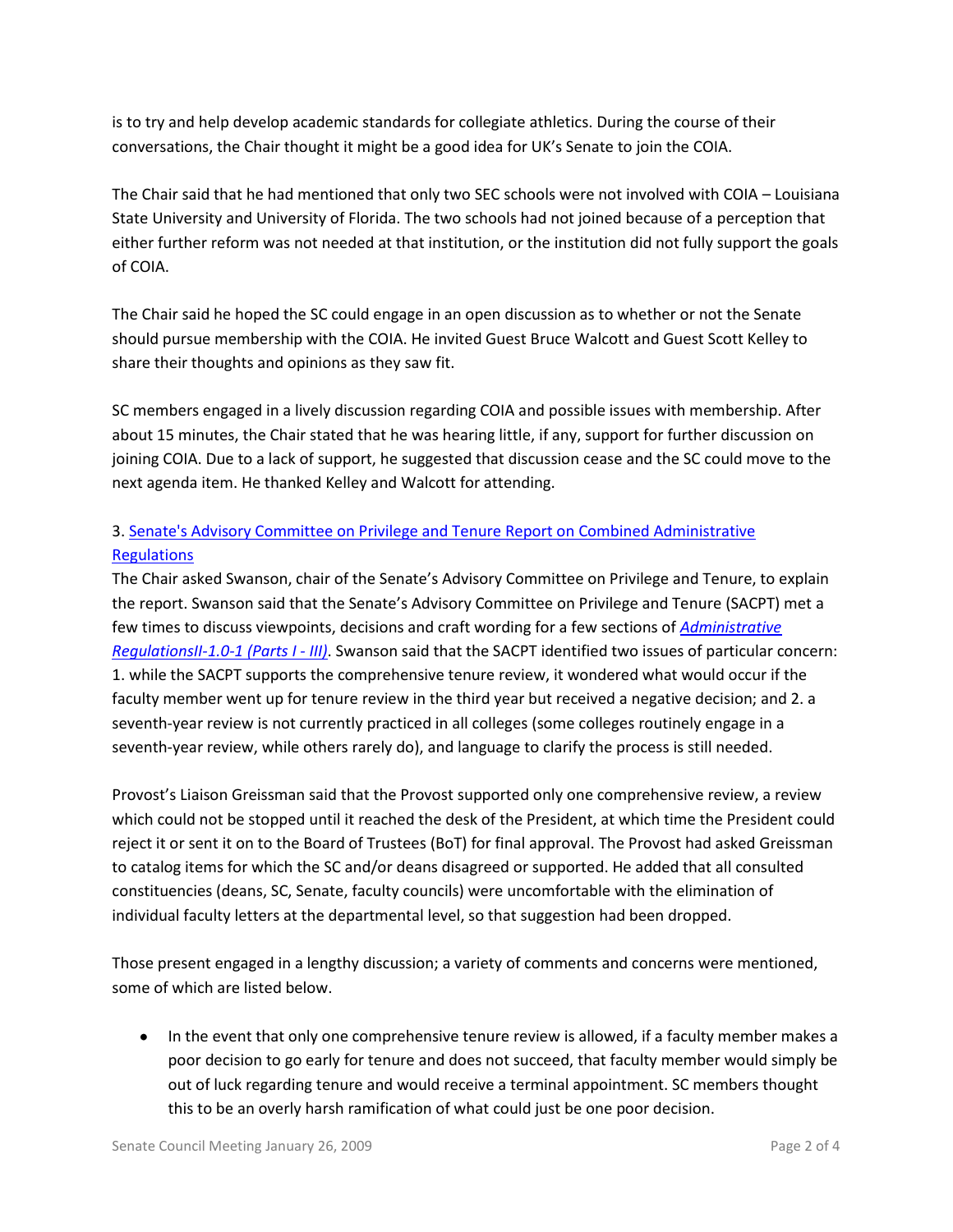- If a faculty member going up early for review realizes that colleagues within the department or college, or the dean, do not support the tenure dossier, the faculty member should be allowed to pull their dossier back from review without having the aborted application be considered the one comprehensive review. In other words, a faculty member should be able to pull back their dossier without prejudice from early review up until the time when the dossier would leave the college, if there are issues of non-support in the department or college.
- If the consequence for failing to earn tenure in an early review is that a terminal appointment is awarded, it would effectively dissuade any attempt for an early tenure review.
- There is a timing issue regarding the appeal process a final tenure decision is usually made late in the semester of the faculty member's final year, after which the faculty member has 60 days to appeal. It often happens that the faculty member then is separated from UK at the end of the semester, so the faculty member is left to appeal as a non-employee.
- SC members like the current practice of allowing a second review in the terminal year if the dean supports it.
- The process for reconsideration of tenure during a terminal year review is not spelled out, but it would be logical to follow the steps of the comprehensive tenure review.
- It might not be clear from the existing revised language as to what exactly the role of faculty is in the tenure process, i.e., some language might be misinterpreted to mean that an educational unit's administrator could initiate a tenure review without agreement from the faculty member.

As discussion wound down, SC members agreed with the Chair's suggestion that Greissman bring revised text back to the SC for further deliberation. At that time, the SC could make a recommendation to the Senate regarding implementation (phased, immediate, etc.)

## 4. Undergraduate College

The Chair asked Greissman to offer an update. Greissman shared that the Provost had received many comments about the possible formation of an undergraduate college; the idea was not well received. Greissman opined that the Provost did not necessarily agree with those viewpoints, but recognized that it might not be the best time to implement such a change. Greissman said the Provost would not create an undergraduate college without further discussion, although he did plan on preparing a proposal to address other tangential issues.

Moving to another issue of importance, Greissman gave a brief update about the curricular teams. One hundred thirty faculty members were contacted about serving on a curricular team, and one hundred twenty-six individuals agreed to serve. Provost Subbaswamy also created an eleventh team, a co